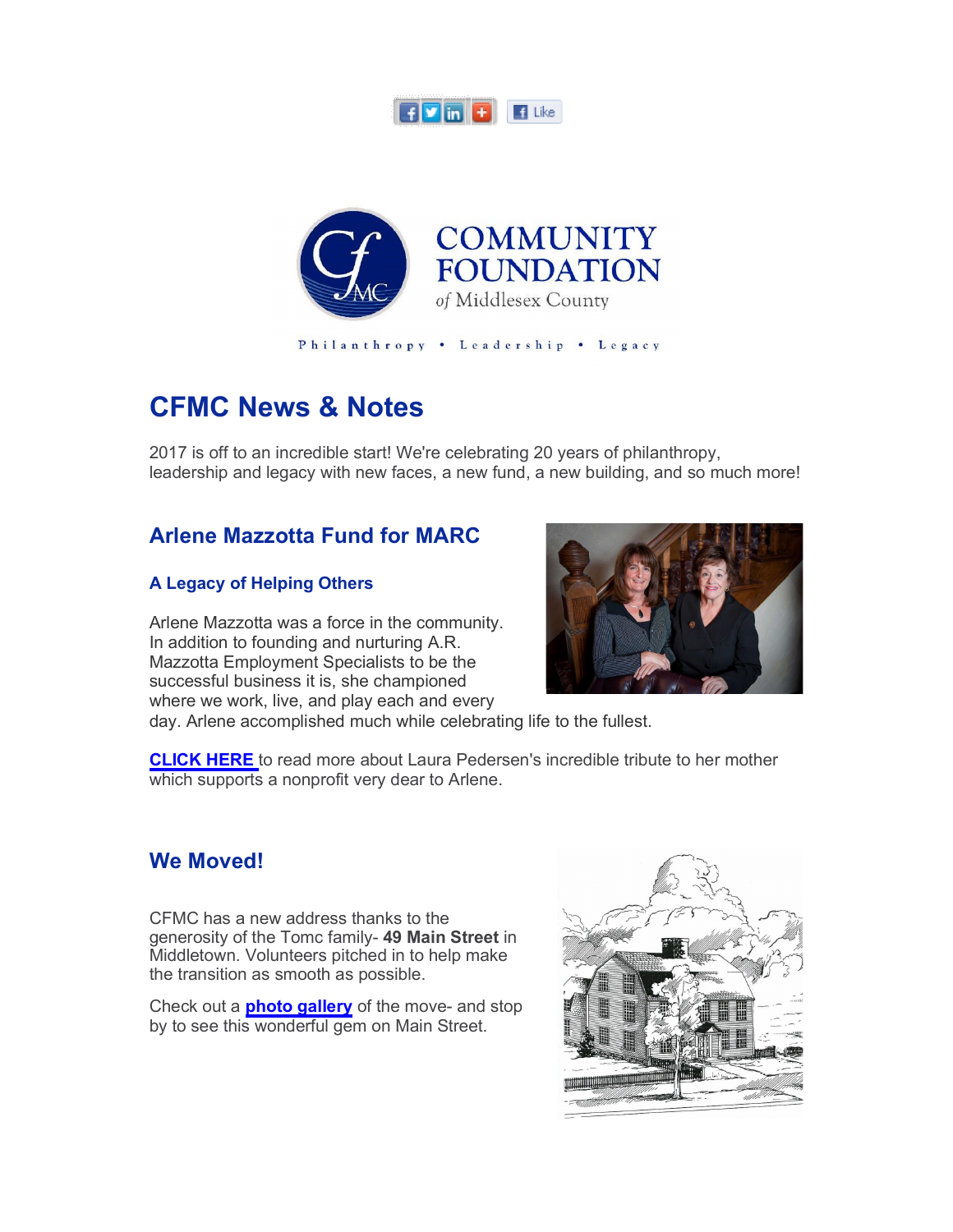# **New Staff!**

Welcome! Welcome!

CFMC is ecited to introduce Kristin Carl. Communications Coordinator and Paula McHale, Director of Finance to our fantastic team.

Get to know them **here.**

# **board of Directors pdate**

We're not ust welcoming new staff at CFMC... we are thrilled to welcome Andre McMillian, and welcome back Deb Moore to the 2017 Board of Directors. We are also grateful to Moira Martin for her years of service on CFMC's Board. Catch up with Andre, Deb, and Moira **here.**

# **Celerating Woen**

It's Women's History Month and Wednesday was International Women's Day, a time to celebrate women's accomplishments. For decades, March th has been a day for recognizing women's

economic, political and social achievements. It also serves to point out the ongoing struggle for

gender euality worldwide. Consider supporting women today and every day by contributing to the **Sari A Rosenau Fund for Woen and Girls** - proof that together women can and do make an impact in the lives of women and girls right here in Middlese County.

#### **CFMC Honored at Middlese United Way Annual Meeting**

The Community Foundation was honored to receive the Middlese nited Way's Tocueville Award at its recent annual meeting.

Read the full story **here**.